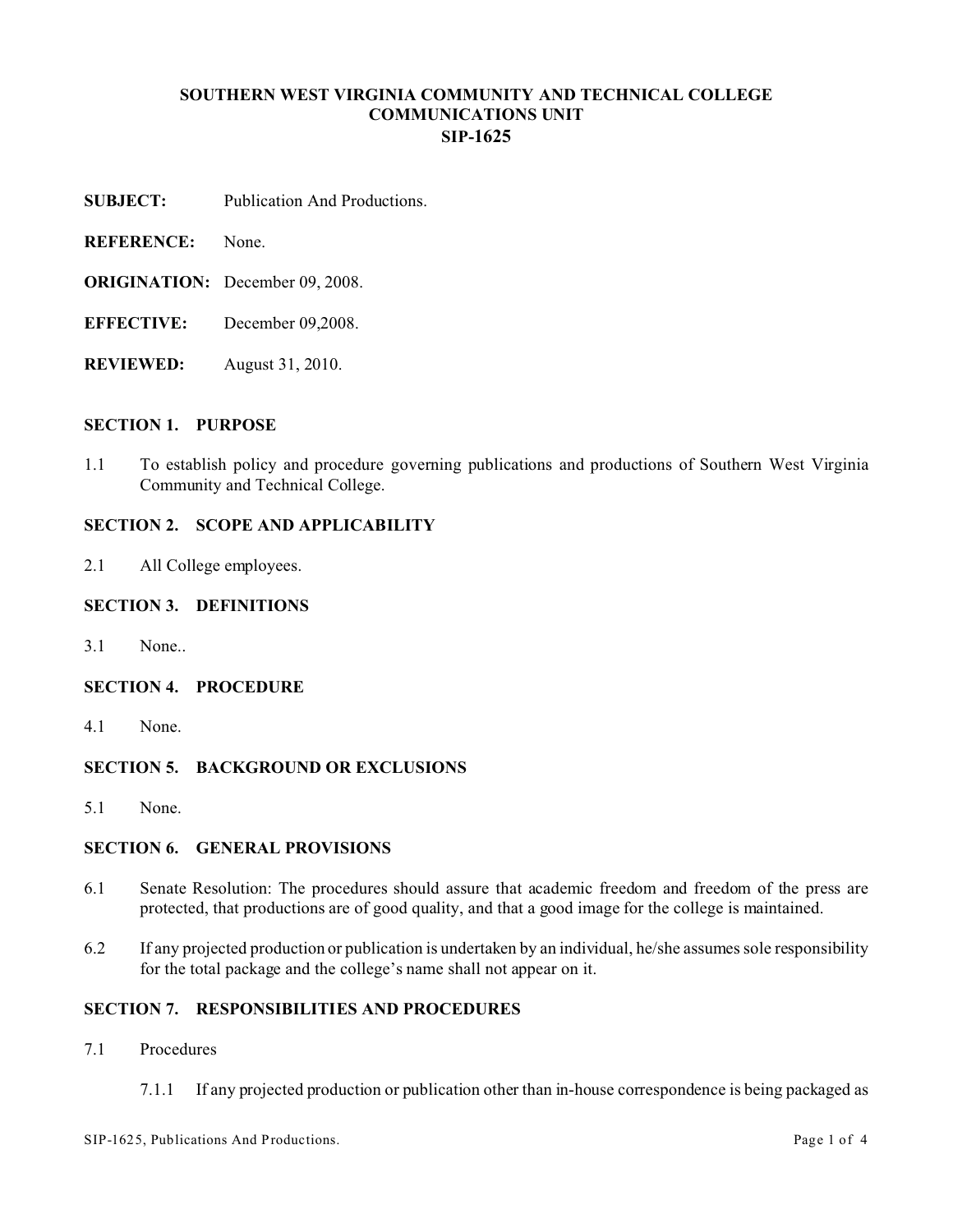representative of the College with its name appearing on it, the following procedures are put into place:

# 7.2 Creation

- 7.2.1 Idea: Any person(s) who wishes may develop an idea of printed or non-printed character for production or publication project.
- 7.2.2 Method: The ideator(s) must then establish if the project will be accomplished by audio/visual/print method(s) and at which location.
- 7.2.3 The ideator(s) must submit in writing the project idea to the appropriate unit supervisor (who may or may not be the ideator'(s) immediate supervisor) for initial approval who will then be designated as project supervisor and who will have ultimate responsibility throughout the project production process. At this point, he/she endorses the project idea by signing the PPPP Form.

### 7.3 Planning

- 7.3.1 The ideator(s) must identify the need to be served by the project.
- 7.3.2 Materials: The types and amounts of materials must be specified and the character of the project must be established in rough copy.
- 7.3.3 Production: Considering the method, cost and time frame, an internal or external production will be decided upon.
- 7.3.4 Distribution: Once the target date for distribution has been established, it must be decided to whom the project will be distributed and in what manner, the selling price, and the individual(s) responsible for the distribution.

### 7.4 Approval

- 7.4.1 Review: After having received the project draft, the supervisor reviews it, If changes are recommended, it is returned to ideator(s) for reappraisal, or:
- 7.4.2 Approved: The project draft is fully approved for production, or:
- 7.4.3 Disapproved: The project draft is disapproved. Such denial may be appealed by the ideator(s). (The appeals process is delineated at the end of this document.)

## 7.5 Production

- 7.5.1 Editing: Upon receipt of the approved project draft, the production unit reviews, edits and plans for expeditious final copy.
- 7.5.2 Production(s): The project's final copy is produced, reviewed and finished as being ready for approved release.
- 7.6 Approved Release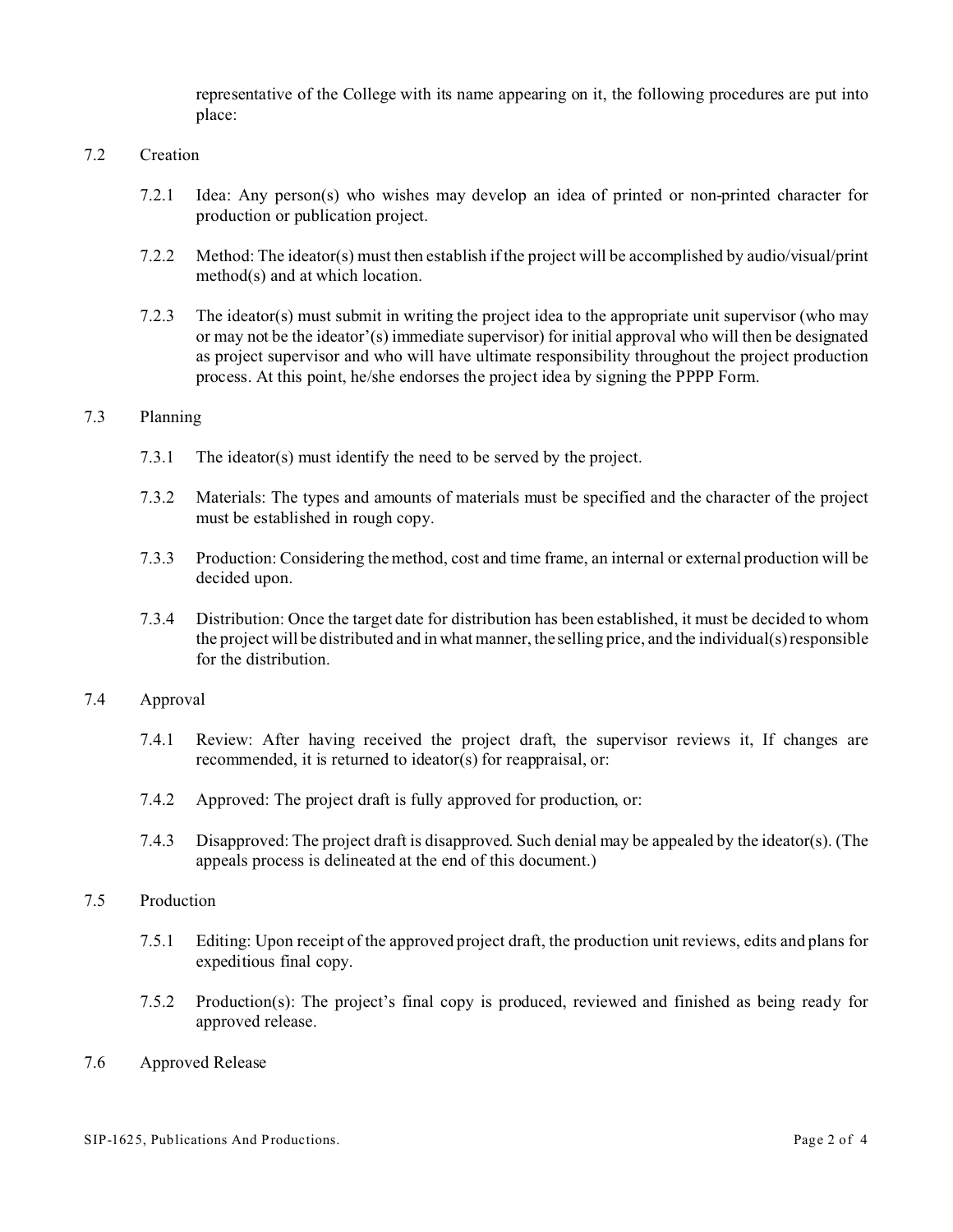- 7.6.1 The project supervisor (or the President, if the appeals process is required) will review the final production copy.
- 7.6.2 If the production copy is satisfactory, he/she signs the release for distribution section of PPPP form, OR:
- 7.6.3 If the production copy is unsatisfactory, the copy is returned to production with recommendation(s) for modification.
- 7.6.4 Once the production copy has been approved for release, the signed PPPP form will be placed on file with the Director of Information Office.

# 7.7 Distribution

7.7.1 The distribution will be accomplished as designated in Section 2, of this policy.

### 7.8 Appeals

- 7.8.1 Upon disapproval by the project supervisor, the ideator(s) may appeal the denial to the appeals committee by submitting the disapproved PPPP form to the President with a formal letter requesting reconsideration of the proposal.
- 7.8.2 The appeals committee shall be appointed by the President and will consist of:
	- 7.8.2.1 2 Faculty Senate members
	- 7.8.2.2 1 Classified Staff Senate Member.
	- 7.8.2.3 1 Technology Services Member.
	- 7.8.2.4 1 Student Services Member.
	- 7.8.2.5 1 Financial/Administrative Service Member.
	- 7.8.2.6 1 President's Appointee (serves as chairperson and votes only in tie.)
- 7.8.3 The appeals committee will review the appeal and render its decision to the President.
- 7.8.4 The President will act upon the decision by upholding or denying the appeal by signing the PPPP form.
- 7.8.5 If the appeal is upheld, the project is then sent to production.

## **SECTION 8. CANCELLATION**

8.1 None.

# **SECTION 9. REVIEW STATEMENT**